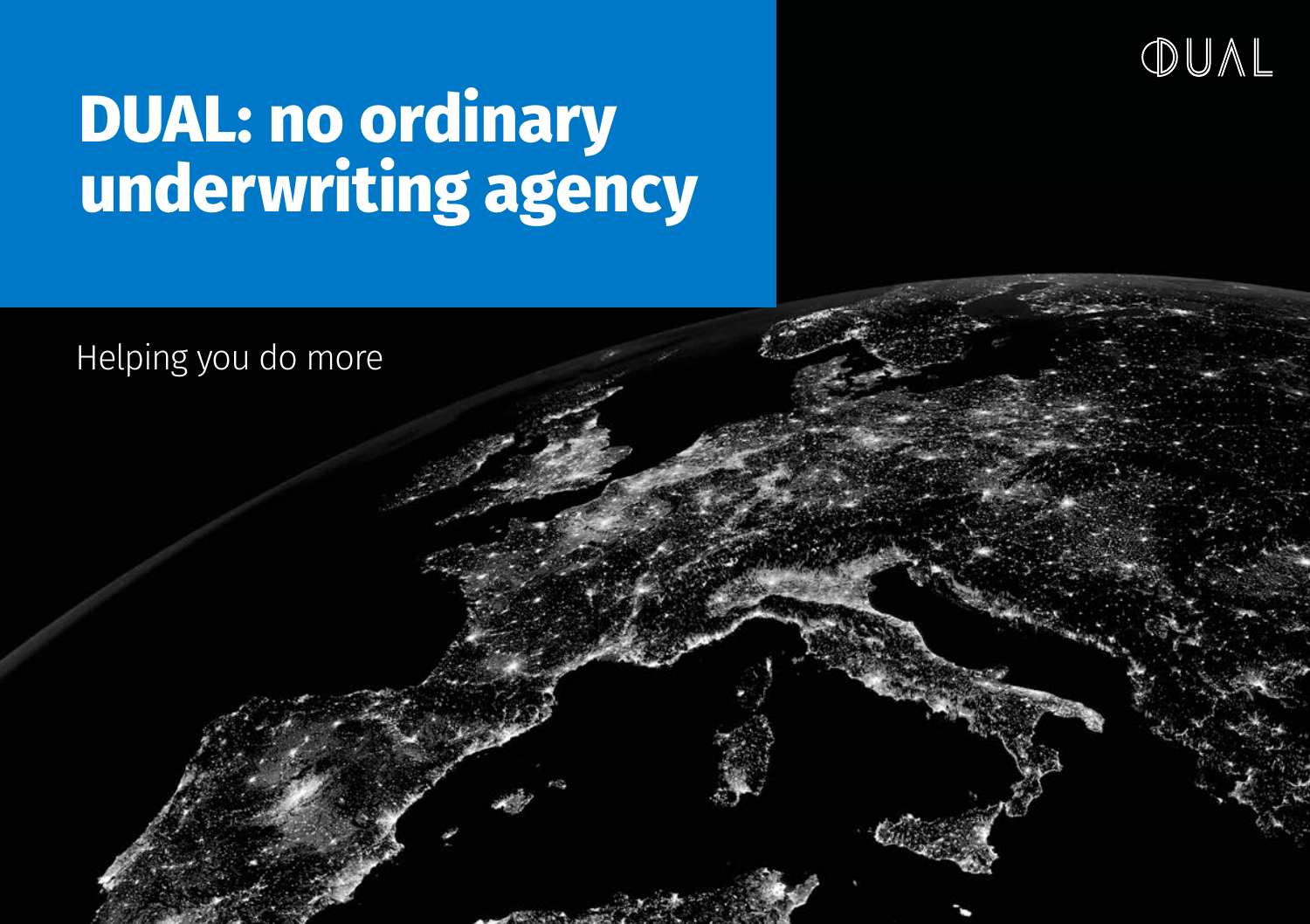## **Local experts, global network**

## **DUAL is no ordinary MGA.**

With market-leading market presence in 19 countries, we're a truly global organisation. But our real strength lies in our local teams, whose knowledge of their market helps them better understand and meet our clients' needs. We believe that our success is built on creating and delivering the right products to the right people.

In fact, ever since DUAL was founded in 1998, we have focused on one thing. Being the best underwriting business we can be. Specialist underwriting is at the core of our business and it's this which has built our reputation as a strong and expert strategic partner for our intermediaries and capacity providers.

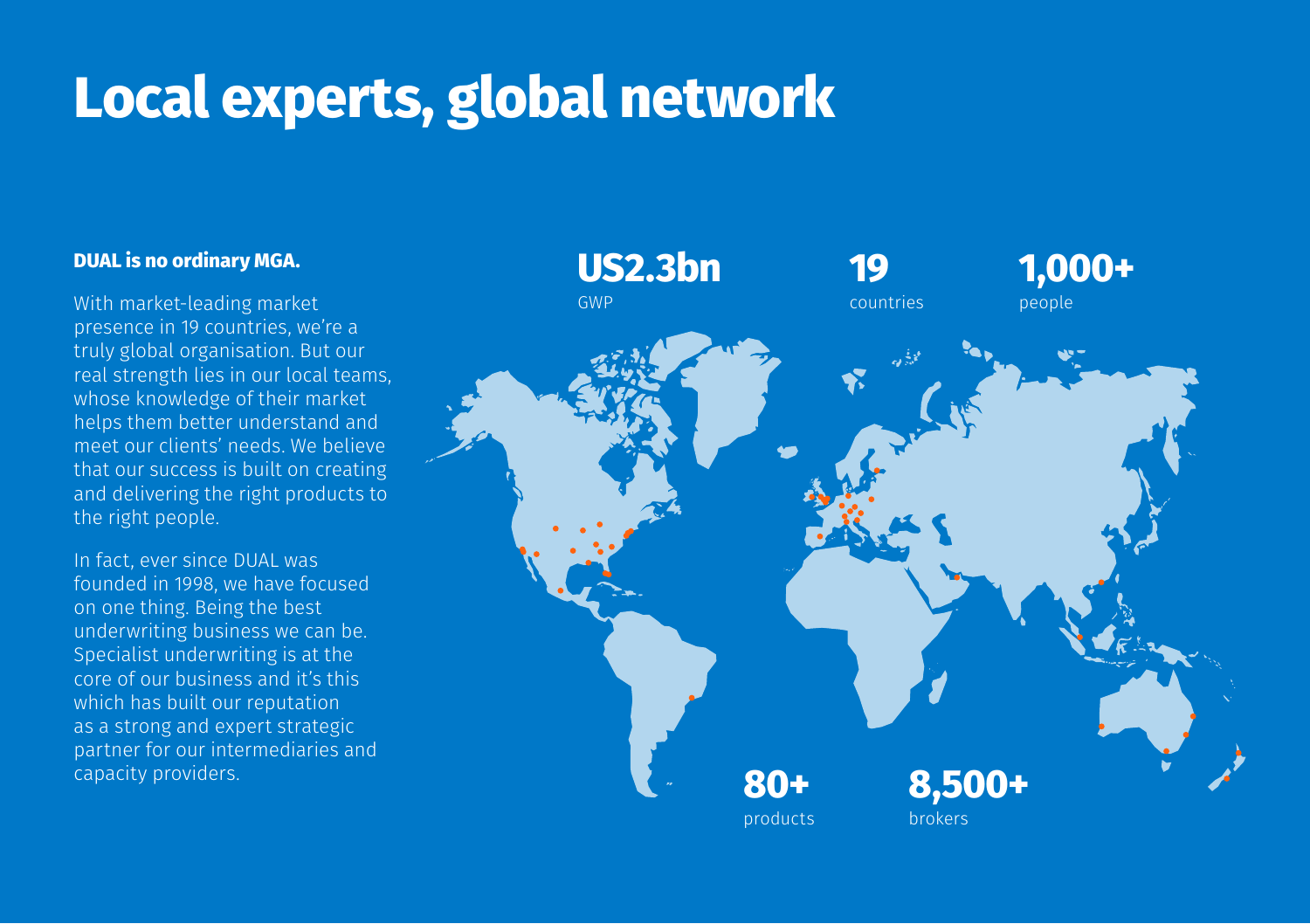# 73 Our mission: to be the **world's best underwriting business"**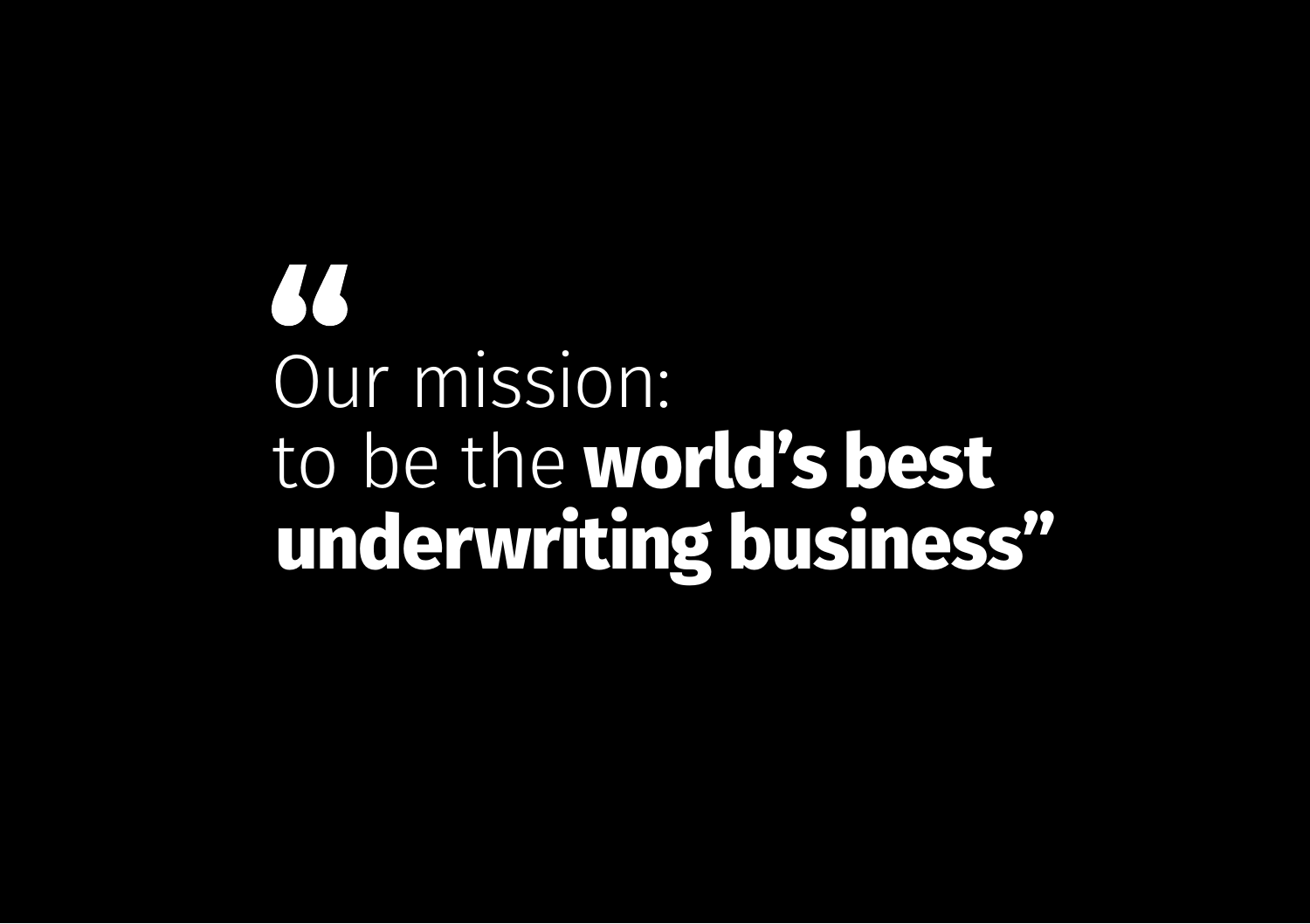## **Our strategic partners Our strategic partners**

DUAL has an extensive global distribution network of over aberibation network of over<br>8,500 brokers that continues to develop and expand. And we're proud to have strong, long-term trading relationships with some of the best capacity providers in the market. We work with over 70 (re)insurers worldwide. **Strategic partners with** o, JUU DIUKEIS LIIAL CUILIIIUES LU **60** 

**6+ Average relationship Strategic partners with 70+ capacity providers**

**years**

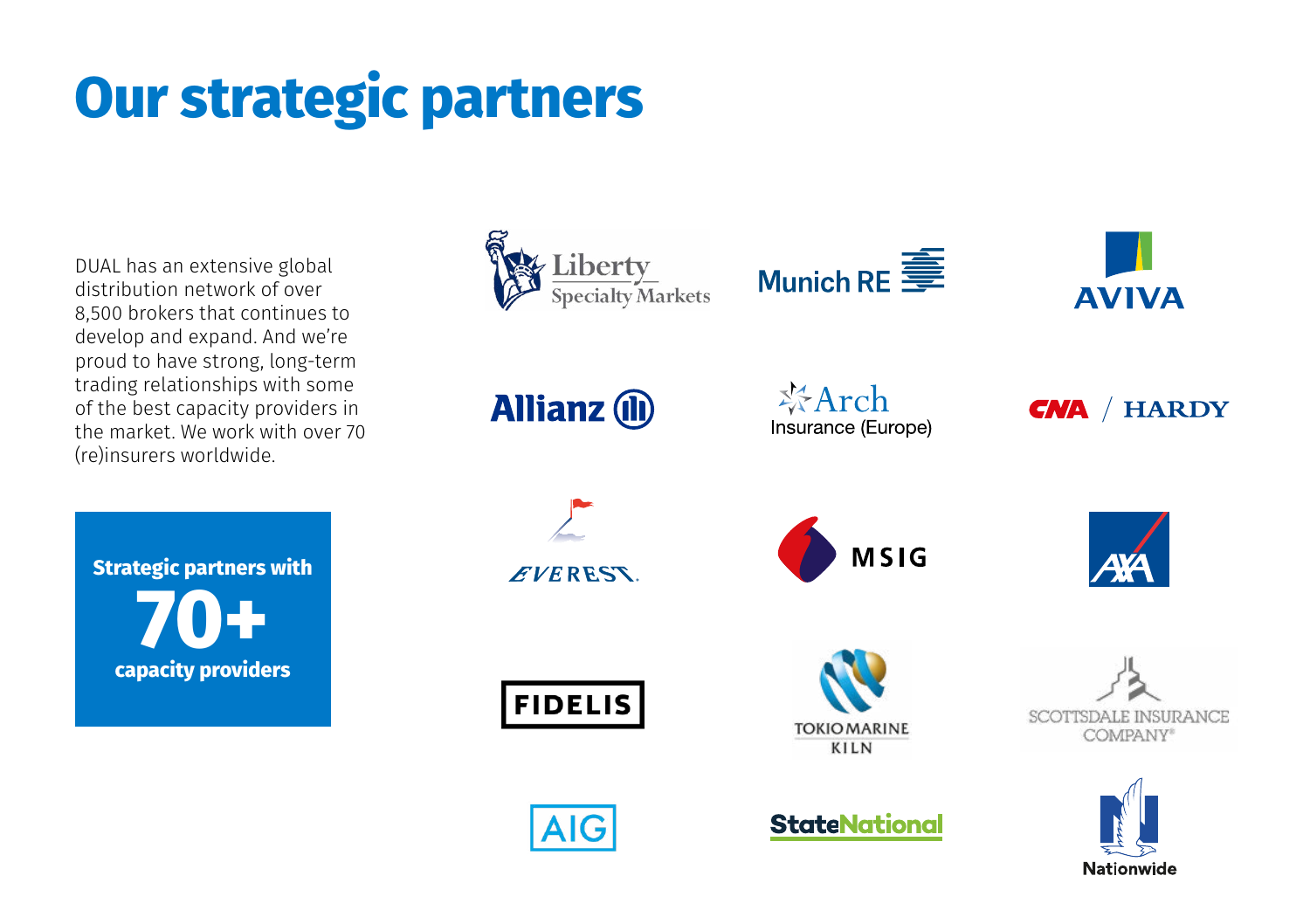## **Expert underwriting. It's what we do.**

## **Based in 19 countries, our specialist teams cover a wide range of products**

#### **Accident & Health**

### **Financial Lines**

Cash in Transit Computer Crime Commercial Crime Directors & Officers Funds Directors & Officers Employment Practice Liability Management Liability M&A Pension Trustee Liability Professional Indemnity Public/Private Offering of Securities Bankers Blanket Bond Investment Management

## **Liability**

Aviation Products Liability Commercial Auto / Trucking Liability & Cargo Commercial Environmental including Restoration, Transportation and Recycling Contractors Liability Excess Habitational, Excess Specialty Auto and Umbrella liability General Liability Healthcare Professional Liability Life Sciences Maritime Employers Liability Protection and Indemnity Worker's Compensation - California

### **Marine & Energy**

Hull Excursion Operators Liability Marine/Offshore General Liability Maritime Employers Liability Onshore energy Offshore energy Ports & Terminals Property / Inland Marine Protection and Indemnity

#### **M&A insurance**

Specific Risk Tax Liability Warranty & Indemnity

### **Private Client**

High Net Worth Household High Net Worth Motor Specialist Motor

#### **Property**

Construction / Builders Risk Commercial Real Estate Flood General Commercial Combined US Homeowners Specialty Unoccupied Properties US Wind US Commercial Earthquake US Residential Earthquake - CA only

### **Title Insurance**

Residential and Commercial Property – Online Comparison Site – Bespoke Legal Indemnities – All Risk Cover Executors and Inheritance

- Missing Beneficiary
- Missing Will
- Comprehensive Cover

Mergers & Acquisitions

- Title to Shares
- Title to Property
- Excess Fundamental W&I

Aviation Title Insurance

### **Treaty Reinsurance**

Aerospace Energy (On and Offshore) Fine Art & Specie Marine Property (Risk and Catastrophe) Surety War, Terrorism & Political Risk Composite XL Reinsurance Cyber XL Retrocessional XL

### **Other Lines**

Antiques & Collectables Fine Art Forestry Cyber Liability Political Violence Public Officials Risk Management (US) US Surety – Rental Deposit